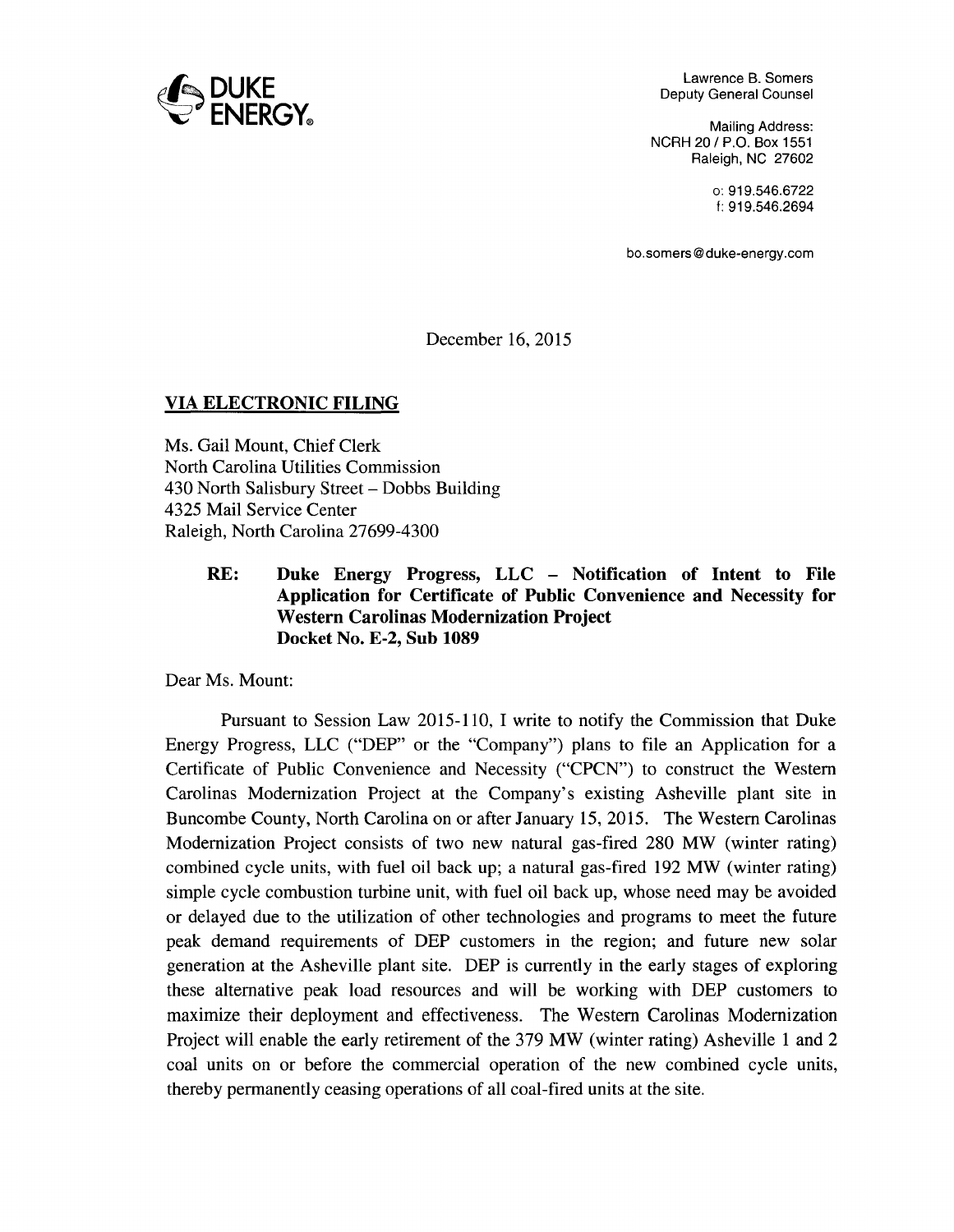As will be set forth in detail in the Company's forthcoming CPCN application, the Asheville Combined Cycle units will provide cost-effective baseload generation for DEP's customers in North Carolina and South Carolina, and are planned for commercial operation in the Fall of 2019. The contingent Asheville Combustion Turbine unit would provide cost-effective peaking generation for DEP's North Carolina and South Carolina customers, and would potentially begin commercial operation in 2023 if the current peak demand growth is not sufficiently reduced by the alternative approach discussed above.

The new solar generation facility will be subject to a future CPCN application once the coal unit demolition plans have been sufficiently completed to determine the site configuration that will enable the optimum amount of new solar generation facility at the Asheville site for the benefit of the Company's customers in North Carolina and South Carolina.

Thank you for your attention to this matter. If you have any questions, please let me know.

ncerely,

Lawrence B. Somers

cc: Antoinette R. Wike